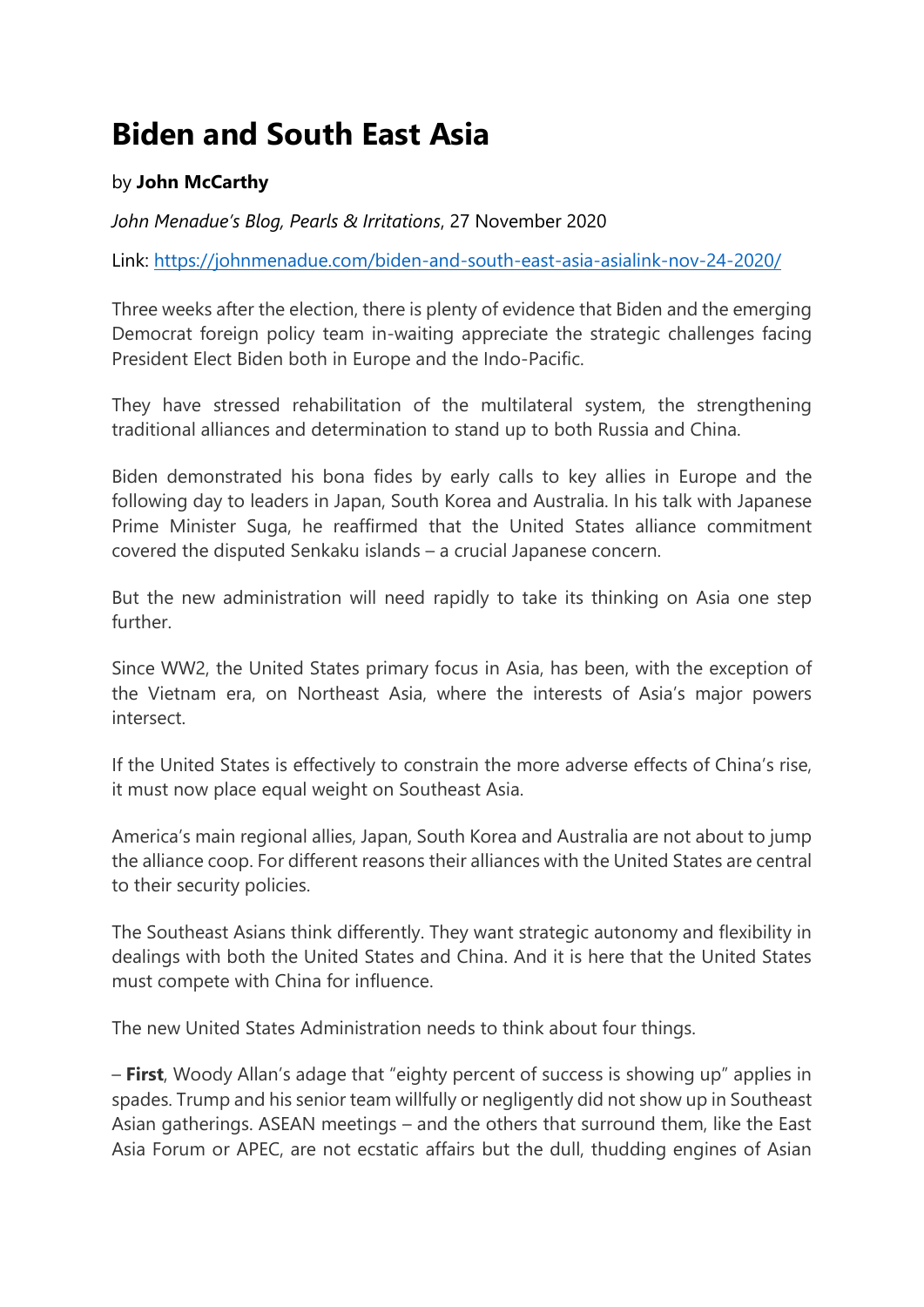diplomacy. The highest levels of the Administration need to attend these forums, not merely assistant secretaries of State and admirals from Honolulu.

– **Second**, the importance of economic engagement. In mid year, Biden wrote that "economic security is national security". It is only a minor extension of this perspective to suggest that international economic policy has a strong strategic component. Security relies on butter as well as guns. In terms of economic presence, the United States is behind the game. For example, ASEAN has now overtaken the EU and the United States as China's largest trading partner.

The recently concluded Regional Comprehensive Economic Partnership (the ASEAN nations, China, Japan and South Korea) covers about 30 percent of the global population and 30 percent of global GDP. However India's last minute failure to join means it will tend to be dominated by China.

President Trump wasted little time in excluding the United States from the competing (or complementary) grouping, the Trans-Pacific Partnership (TPP) covering some Asian countries (not China) and some western hemisphere countries. This decision could be changed by Biden, but he will have to deal with significant opposition in Congress, and from within his own party. This will take time to overcome.

There is also a case for the United States to ease up on some of its bilateral trade disputes, including with Thailand and Vietnam.

– **Third,** policies will have to be calibrated as between the various Southeast Asian countries. Probably all – even Cambodia – favour a continued United States strategic presence, but have differing views on China. The soft power of the latter has diminished in recent years as much as that of the United States under Trump. But Cambodia, Laos, and probably Myanmar, tilt towards China. Indonesia Thailand and Singapore do not want to choose. The Philippines wants American proximity when it feels vulnerable. Vietnam attaches real importance to a strong United States' strategic presence.

– **Fourth**, a Democrat Administration will inevitably attach importance to governance and values. This approach could affect dealings with most of the Southeast Asian countries and the Modi government in India. It is a problem these countries did not have with Trump and do not have with China. American approaches will require balance between meeting American security and economic requirements, and the demands of a values based foreign policy.

Trump largely neglected Southeast Asia, but disruptive as he was to effective diplomacy everywhere, he is not alone to blame for this neglect. Despite Obama's "Pivot to Asia", Southeast Asia has traditionally failed to attract the level of interest and activity in American policy circles accorded to Northeast Asia, the Middle east or